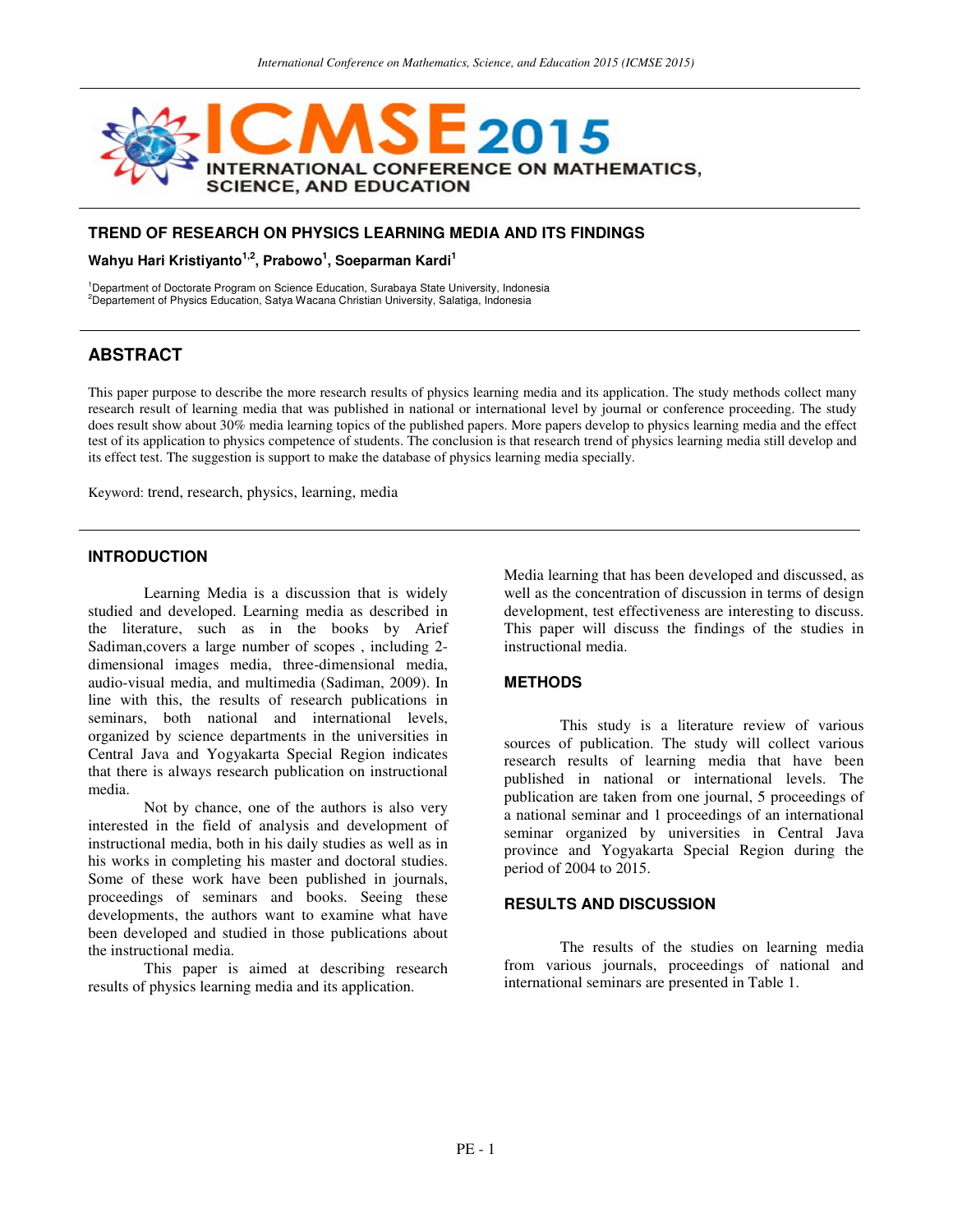| Table 1. Data of publications in a journal and proceedings of national and international seminars on instructional |  |
|--------------------------------------------------------------------------------------------------------------------|--|
| media                                                                                                              |  |

| N <sub>o</sub>           | Source's                                       |            |                        | Original                                                                                                                                                                         |                                                                                                                                                                                                                                                               | $\%$ | <b>Categories of products / utilization</b> |              |                    |
|--------------------------|------------------------------------------------|------------|------------------------|----------------------------------------------------------------------------------------------------------------------------------------------------------------------------------|---------------------------------------------------------------------------------------------------------------------------------------------------------------------------------------------------------------------------------------------------------------|------|---------------------------------------------|--------------|--------------------|
|                          | <b>Name</b>                                    | <b>All</b> | Page                   | <b>Chapter</b>                                                                                                                                                                   | <b>Scope of Discussion</b>                                                                                                                                                                                                                                    |      | <b>Animation</b>                            | <b>Props</b> | <b>Utilization</b> |
| 1                        | Prosiding<br>Seminar<br><b>ALFAIV</b>          | 3          | $309 -$<br>312         | Pengembangan<br>Media<br>Pembelajaran<br>Fisika Berbasis<br>Komputer<br>menggunakan<br>Komik Animasi<br>untuk Siswa<br><b>SMP</b>                                                | Developing computer-based<br>physics instructional media<br>using an animated comic<br>already used to support<br>Physics learning at SMP<br>(secondary schools).                                                                                             | 33.3 | $\mathbf{1}$                                |              |                    |
| $\overline{2}$           | Prosiding<br>2nd<br><b>ICRIEMS</b>             | 10         | $PE.1-$<br><b>PE.8</b> | Development of<br>Virtual<br>Laboratory<br>Hypermedia<br>Based on<br><b>Atomic Physics</b><br>at SMAN 1<br>Pinrang                                                               | Developing Atomic Physics<br>animation for virtual<br>laboratory                                                                                                                                                                                              | 30.0 | $\mathbf{1}$                                |              |                    |
| 3                        |                                                |            | PE.47<br>PE.54         | Analysis The<br>Motion of<br>Object Under<br>The<br>Gravitational<br>Influence of The<br>Earth                                                                                   | Using cameras and computers<br>media to study the motion of<br>falling objects with and<br>without air resistance                                                                                                                                             |      |                                             | 1            |                    |
| $\overline{\mathcal{A}}$ |                                                |            | PE.67<br>PE.73         | Theoretical<br>Review: The<br>Observation for<br>Thinking<br>Process by<br>Piaget's Theory<br>Through Media<br>Learning<br>Physics's<br>Animation                                | Developing thought process<br>indicator based on Piaget's<br>theory to analyze the thought<br>process in using instructional<br>media                                                                                                                         |      |                                             |              | $\mathbf{1}$       |
| 5                        | Prosiding<br>Seminar<br>Nasional<br><b>UNY</b> | 31         | PF.1-<br>PF.6          | Pemanfaatan<br>Peralatan<br>Praktikum<br>Fisika Dasar<br>untuk<br>Demonstrasi<br>Kelas Pada<br>Makul<br>Mekanika Guna<br>Meningkatkan<br>Motivasi dan<br>Daya Serap<br>Mahasiswa | Usingpracticum equipments/<br>demonstration in the form of<br>swing torque tool for material<br>tune vibration, rotating seat<br>for momentum conservation<br>material, the wheels stemmed<br>Electric Turn-Table for<br>rotating reference frame<br>material | 22.6 |                                             |              | $\mathbf{1}$       |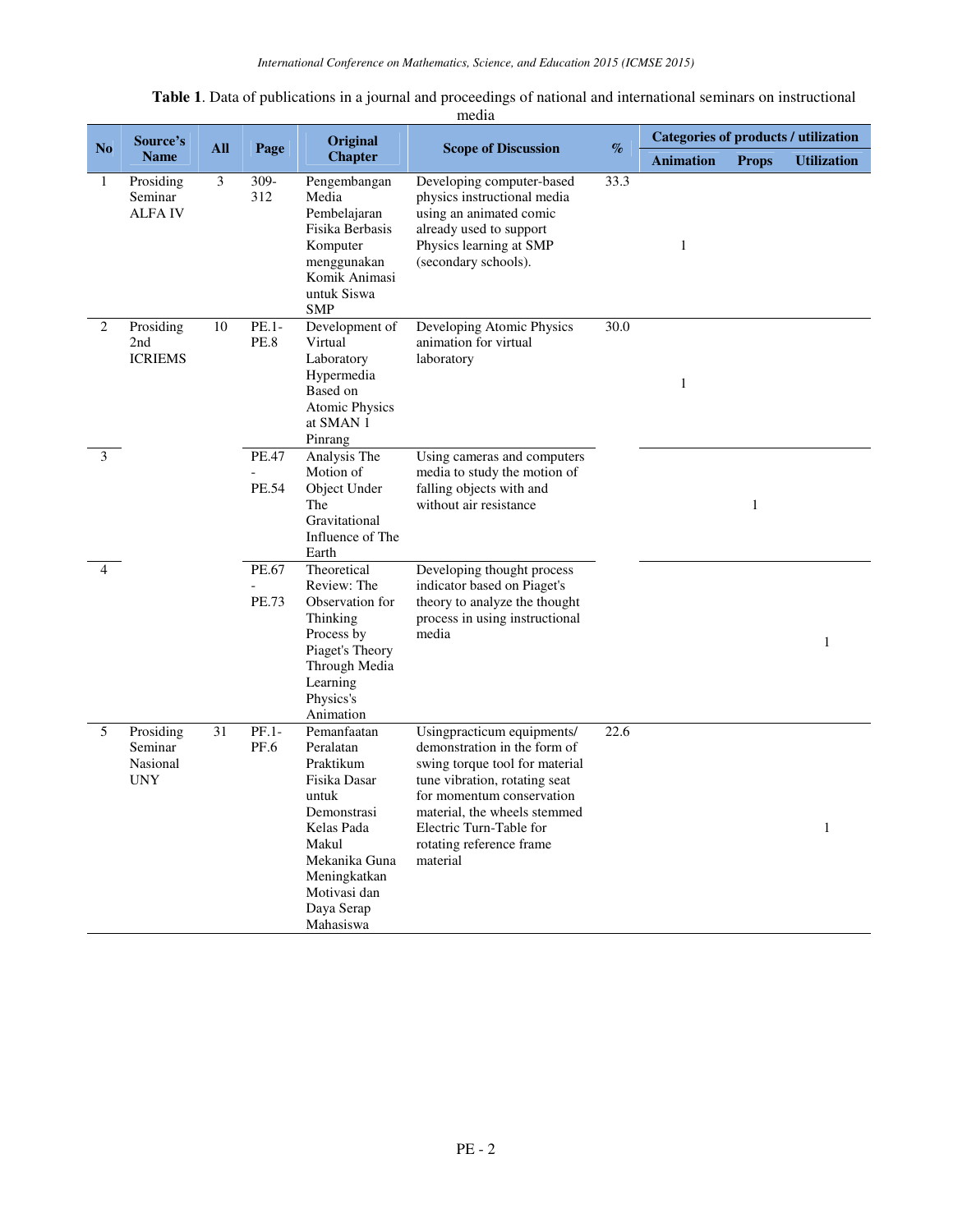| 6  | PF.7-<br>PF.13               | Modifikasi<br>Suatu Alat Agar<br>Dapat<br>Dipergunakan<br>Sebagai Alat<br>Demonstrasi<br>atau Alat<br>Eksperimen<br>Fisika di<br>Sekolah<br>Menengah                      | Designing OHP instructional<br>media OHP for demonstration<br>of magnetic field lines.<br>demonstration of the use of<br>calipers, vernier scale reading<br>Nonius term, the ripple tank;<br>Balance arm for a<br>demonstration tool<br>compressive force to the top<br>of archimedes, experimental<br>device determines the density<br>of solids, experimental device<br>determines the density of the<br>liquid, experimental device<br>determines the repulsion of<br>two electric current carrying<br>straight wire; Airpump Melde<br>aquarium for tool vibration;<br>Laser Pointer for experiments<br>determine the refractive index<br>of the liquid; Digital<br>stopwatch for the timekeeper<br>free fall motion and motion of<br>objects on the incline; Cars /<br>trains toys for timer ticker<br>tape drive level junior high<br>school students. | $\mathbf{1}$ |
|----|------------------------------|---------------------------------------------------------------------------------------------------------------------------------------------------------------------------|-------------------------------------------------------------------------------------------------------------------------------------------------------------------------------------------------------------------------------------------------------------------------------------------------------------------------------------------------------------------------------------------------------------------------------------------------------------------------------------------------------------------------------------------------------------------------------------------------------------------------------------------------------------------------------------------------------------------------------------------------------------------------------------------------------------------------------------------------------------|--------------|
| 7  | PF.89-<br>PF.95              | Pemahaman<br>Konsep Siswa<br>setelah<br>Menggunakan<br>Media<br>Pembelajaran<br>Animasi Fisika<br>yang Tidak<br>Sesuai Fisika                                             | Using the wrong learning<br>media can plunge the students<br>to have a wrong<br>understanding                                                                                                                                                                                                                                                                                                                                                                                                                                                                                                                                                                                                                                                                                                                                                               | 1            |
| 8  | PF.97-<br>PF.10<br>4         | Pengembangan<br>Peralatan dan<br>Alat Evaluasi<br>Praktikum pada<br>Matakuliah<br>Elektronika<br>Dasar                                                                    | Developing matrix board<br>panels and matrix board<br>components for basic<br>electronics lab                                                                                                                                                                                                                                                                                                                                                                                                                                                                                                                                                                                                                                                                                                                                                               | 1            |
| 9  | PF.11<br>$9 -$<br>PF.12<br>5 | Memanfaatkan<br>Limbah Lampu<br>Listrik untuk<br>Media<br>Pembelajaran<br>Paikem mata<br>Pelajaran Fisika<br><b>SMA</b>                                                   | Designing U pipes from used<br>SL energy saving lamps for<br>'jenis cairan' measurement<br>practicum                                                                                                                                                                                                                                                                                                                                                                                                                                                                                                                                                                                                                                                                                                                                                        | $\mathbf{1}$ |
| 10 | PF.12<br>$7-$<br>PF.13<br>4  | Kelayakan<br>Percobaan<br>Susunan Seri-<br>Paralel Sumber<br>Tegangan<br>Listrik Batu<br>Baterai berbasis<br>Voice<br>Equipment<br>untuk Siswa<br>Penyandang<br>Tunanetra | Designing lab equipment on<br>series-parallel arrangement<br>for the blinds                                                                                                                                                                                                                                                                                                                                                                                                                                                                                                                                                                                                                                                                                                                                                                                 | $\mathbf{1}$ |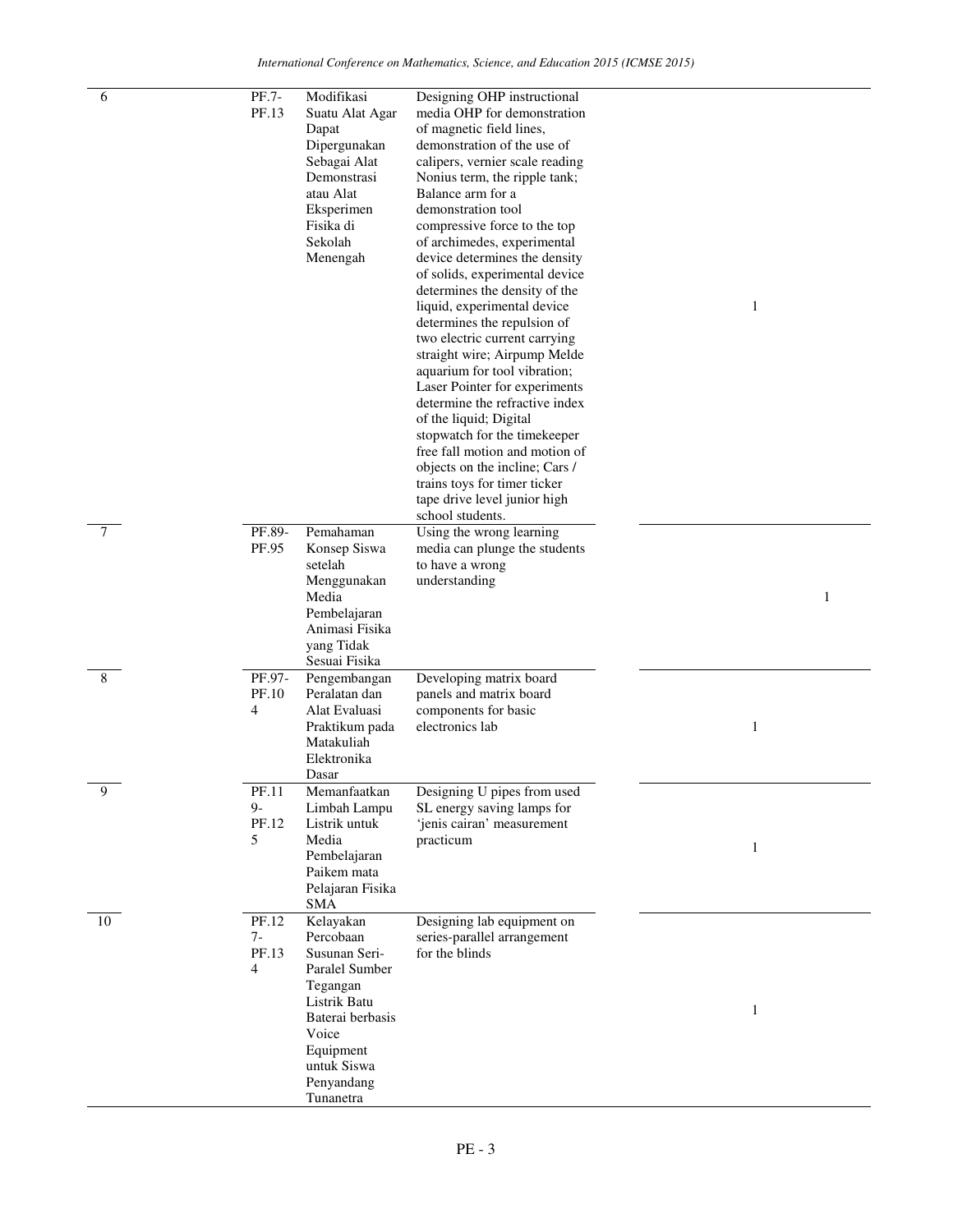*International Conference on Mathematics, Science, and Education 2015 (ICMSE 2015)* 

| 11              |                        |    | PF.17   | Penanaman                      | Using props magnets, coils,                           |      |              |              |              |
|-----------------|------------------------|----|---------|--------------------------------|-------------------------------------------------------|------|--------------|--------------|--------------|
|                 |                        |    | $5-$    | Konsep Hukum                   | ampermeter to instill the                             |      |              |              |              |
|                 |                        |    | PF.19   | Lenz Berbasis                  | concept of Lenz's law with                            |      |              |              | 1            |
|                 |                        |    | 0       | Laboratorium<br>melalui Metode | Sungsang's methods                                    |      |              |              |              |
|                 |                        |    |         | Sungsang                       |                                                       |      |              |              |              |
| 12              | Prosiding              | 19 | 436-    | Peningkatan                    | Using multimedia in physics                           | 26.3 |              |              |              |
|                 | Seminar                |    | 440     | Kualitas                       | lectures                                              |      |              |              |              |
|                 | Nasional               |    |         | Perkuliahan                    |                                                       |      |              |              |              |
|                 | Sains dan<br>Pendidika |    |         | Fisika<br>Keperawatan          |                                                       |      |              |              |              |
|                 | n Sains                |    |         | Melalui Model                  |                                                       |      | 1            |              |              |
|                 |                        |    |         | Pengajaran                     |                                                       |      |              |              |              |
|                 |                        |    |         | Langsung                       |                                                       |      |              |              |              |
|                 |                        |    |         | dengan<br>menggunakan          |                                                       |      |              |              |              |
|                 |                        |    |         | Multimedia                     |                                                       |      |              |              |              |
| 13              |                        |    | 441-    | Pemanfaatan                    | Using digital cameras,                                |      |              |              |              |
|                 |                        |    | 452     | Kamera Digital                 | commuter, and props                                   |      |              |              |              |
|                 |                        |    |         | dan Komputer                   | pendulum swinging to                                  |      |              |              |              |
|                 |                        |    |         | sebagai Media<br>Pembelajaran  | analyze graphs, period,<br>amplitude and speed of     |      |              |              |              |
|                 |                        |    |         | Ayunan Bandul                  | movement of the pendulum                              |      |              | $\mathbf{1}$ |              |
|                 |                        |    |         | Sederhana dan                  |                                                       |      |              |              |              |
|                 |                        |    |         | Ujicoba                        |                                                       |      |              |              |              |
|                 |                        |    |         | Keberhasilanny                 |                                                       |      |              |              |              |
| 14              |                        |    | $453 -$ | a<br>Pengembangan              | Using bottles, corks, wires,                          |      |              |              |              |
|                 |                        |    | 464     | Alat Peraga                    | batteries to create an open and                       |      |              |              |              |
|                 |                        |    |         | Sederhana                      | closed circuit for flood alarm                        |      |              |              |              |
|                 |                        |    |         | Sebagai Media                  | applications                                          |      |              |              |              |
|                 |                        |    |         | Pembelajaran<br>Kontekstual    |                                                       |      |              | $\mathbf{1}$ |              |
|                 |                        |    |         | Topik Alarm                    |                                                       |      |              |              |              |
|                 |                        |    |         | Banjir dan                     |                                                       |      |              |              |              |
|                 |                        |    |         | Ujicoba                        |                                                       |      |              |              |              |
|                 |                        |    |         | Keberhasilanny<br>a            |                                                       |      |              |              |              |
| $\overline{15}$ |                        |    | 465-    | Pengaruh                       | Using computer animation as                           |      |              |              |              |
|                 |                        |    | 476     | Pembelajaran                   | a virtual lab                                         |      |              |              |              |
|                 |                        |    |         | Fisika                         |                                                       |      |              |              |              |
|                 |                        |    |         | Menggunakan                    |                                                       |      |              |              |              |
|                 |                        |    |         | Lab Virtual<br>Terhadap        |                                                       |      | $\mathbf{1}$ |              |              |
|                 |                        |    |         | Prestasi Belajar               |                                                       |      |              |              |              |
|                 |                        |    |         | Ditinjau dari                  |                                                       |      |              |              |              |
|                 |                        |    |         | Kemampuan                      |                                                       |      |              |              |              |
| 16              |                        |    | 485-    | Awal Siswa<br>Peningkatan      | Using science props for                               |      |              |              |              |
|                 |                        |    | 489     | Hasil Belajar                  | elementary students                                   |      |              |              |              |
|                 |                        |    |         | <b>IPA</b>                     |                                                       |      |              |              |              |
|                 |                        |    |         | Menggunakan<br>Media Alat      |                                                       |      |              | 1            |              |
|                 |                        |    |         | Peraga Siswa                   |                                                       |      |              |              |              |
|                 |                        |    |         | Kelas V SD                     |                                                       |      |              |              |              |
| 17              | Prosiding              | 49 | F.270-  | <b>Visual Basic</b>            | The formulation of signs in                           | 10.2 |              |              |              |
|                 | Seminar                |    | F.278   | dan Desain                     | making a physics-based                                |      |              |              | $\mathbf{1}$ |
|                 | Nasional<br><b>UNY</b> |    |         | Animasi Fisika                 | Visual Basic computer<br>animation                    |      |              |              |              |
|                 |                        |    | F.305-  |                                |                                                       |      |              |              |              |
| 18              |                        |    | F.311   | Penggunaan<br>Media Animasi    | Utilizing animated computer<br>simulations in physics |      |              |              |              |
|                 |                        |    |         | Simulasi                       | learning                                              |      | $\mathbf{1}$ |              |              |
|                 |                        |    |         | Komputer dan                   |                                                       |      |              |              |              |
|                 |                        |    |         | Modul LKS                      |                                                       |      |              |              |              |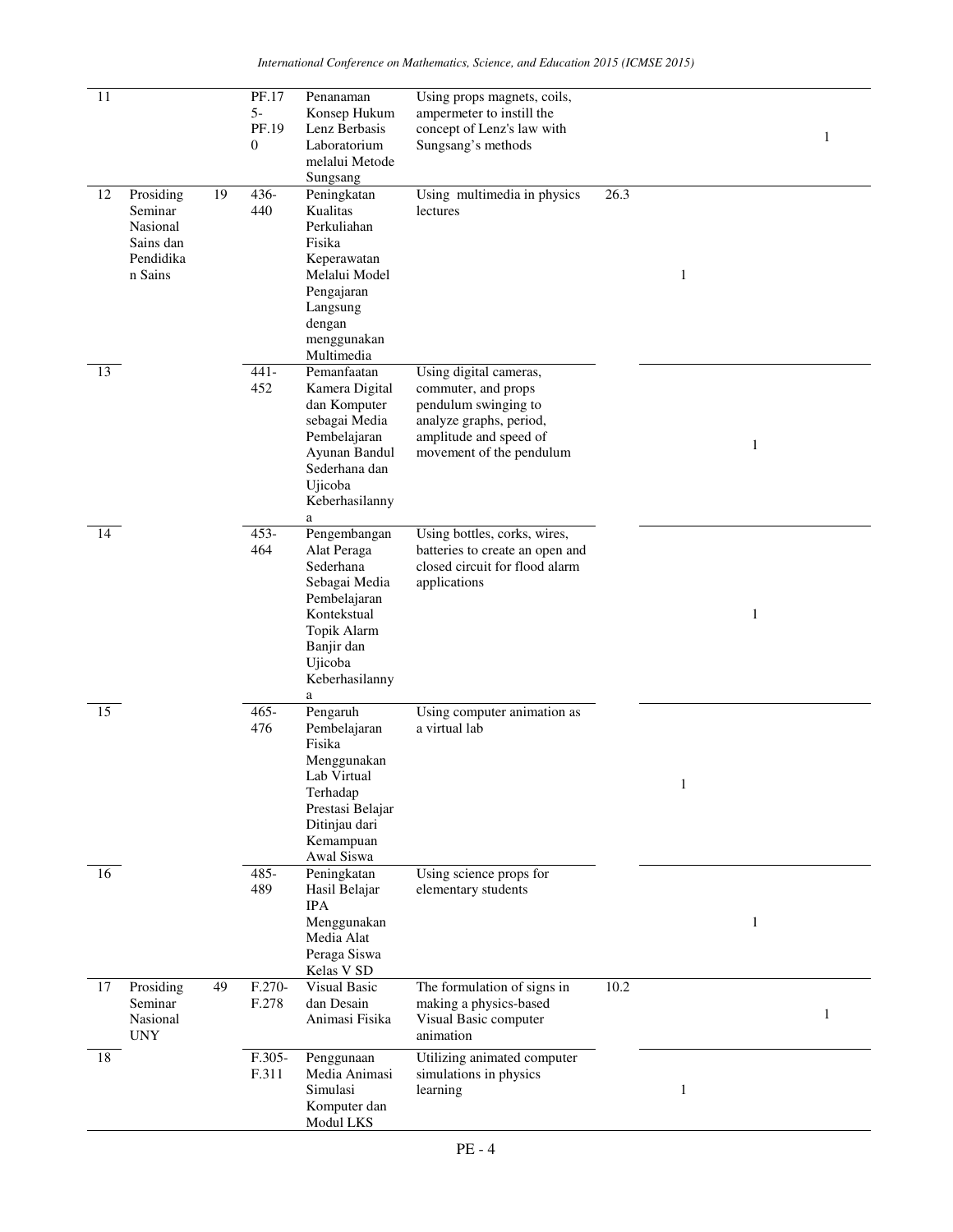|    |                                                |    |                 | ditinjau dari<br>Motivasi<br>Berprestasi dan<br>Kemampuan<br>Awal Siswa                                                                                 |                                                                                                  |      |              |              |              |
|----|------------------------------------------------|----|-----------------|---------------------------------------------------------------------------------------------------------------------------------------------------------|--------------------------------------------------------------------------------------------------|------|--------------|--------------|--------------|
| 19 |                                                |    | F.334-<br>F.341 | Pengembangan<br>Model Program<br>Pengajaran<br>Berbantuan<br>Komputer untuk<br>Remediasi<br>dalam<br>Perkuliahan<br>Fisika Dasar I                      | DevelopingBasic Physics 1<br>animations by using a<br>computer                                   |      | $\mathbf{1}$ |              |              |
| 20 |                                                |    | F.474-<br>F.482 | Rekonstruksi<br>Perangkat<br>Praktikum<br>Fisika Dasar II<br>untuk<br>Menunjang<br>Perkuliahan<br>Fisika Dasar II<br>di FMIPA<br><b>UNESA</b>           | The development of lab book                                                                      |      |              |              | 1            |
| 21 |                                                |    | F.483-          | Vibration<br>Interferometry,<br>Alternatif<br>Pendeteksi<br>Gempa                                                                                       | Designing Michelson-Morley<br>Interferometer for vibration<br>detection learning media           |      |              | $\mathbf{1}$ |              |
| 22 | Jurnal<br>Widya<br>Sari                        | 15 | 43-58           | Mendukung<br>Komik Sebagai<br>Media<br>Pembelajaran<br>Fisika                                                                                           | Utilizing General and specific<br>comic in learning Physics                                      | 6.7  |              | 1            |              |
| 23 | Prosiding<br>Seminar<br>Nasional<br><b>UAD</b> | 12 | 13-19           | Sebuah Kritik:<br>Animasi Fisika<br>yang Tidak<br>Sesuai Fisika                                                                                         | The analysis of conceptual<br>errors in Physics animation<br>learning media                      | 25.0 |              |              | $\mathbf{1}$ |
| 24 |                                                |    | $20 - 26$       | Perancangan<br>Media<br>Pembelajaran<br>Fisika tentang<br>Suhu dan Kalor<br>berbasis<br>Website Tanpa<br>Jaringan dengan<br>Menggunakan<br>MS Word 2003 | Using MS Word for physics<br>learning media                                                      |      | 1            |              |              |
| 25 |                                                |    | i86-            | Penentuan<br>Momen<br>Kelembaman<br>Silinder Pejal<br>Dengan<br>Percobaan<br><b>Bidang Mring</b>                                                        | Utilizing "bidang miring" lab<br>equipment for learning<br>Ductile moment of inertia<br>Cylinder |      |              | $\mathbf{1}$ |              |
|    |                                                |    |                 | Amount                                                                                                                                                  |                                                                                                  |      | $\tau$       | 11           | 7            |
|    |                                                |    |                 | Percentage $(\%)$                                                                                                                                       |                                                                                                  |      | 28.0         | 44.0         | 28.0         |

Table 1 shows that there are a total of 25 publications on the learning media. 7 publications (28%) are on the design and development of instructional media such as computer animation, 11 publications (44%) are on the development of learning media in the form of props, and 7 publications (28 %) are on the use and measurement of the impact of using these learning media. From the study, it appears that 18 publications (72%) are about the development of learning media. This shows that the interest of the researchers to develop new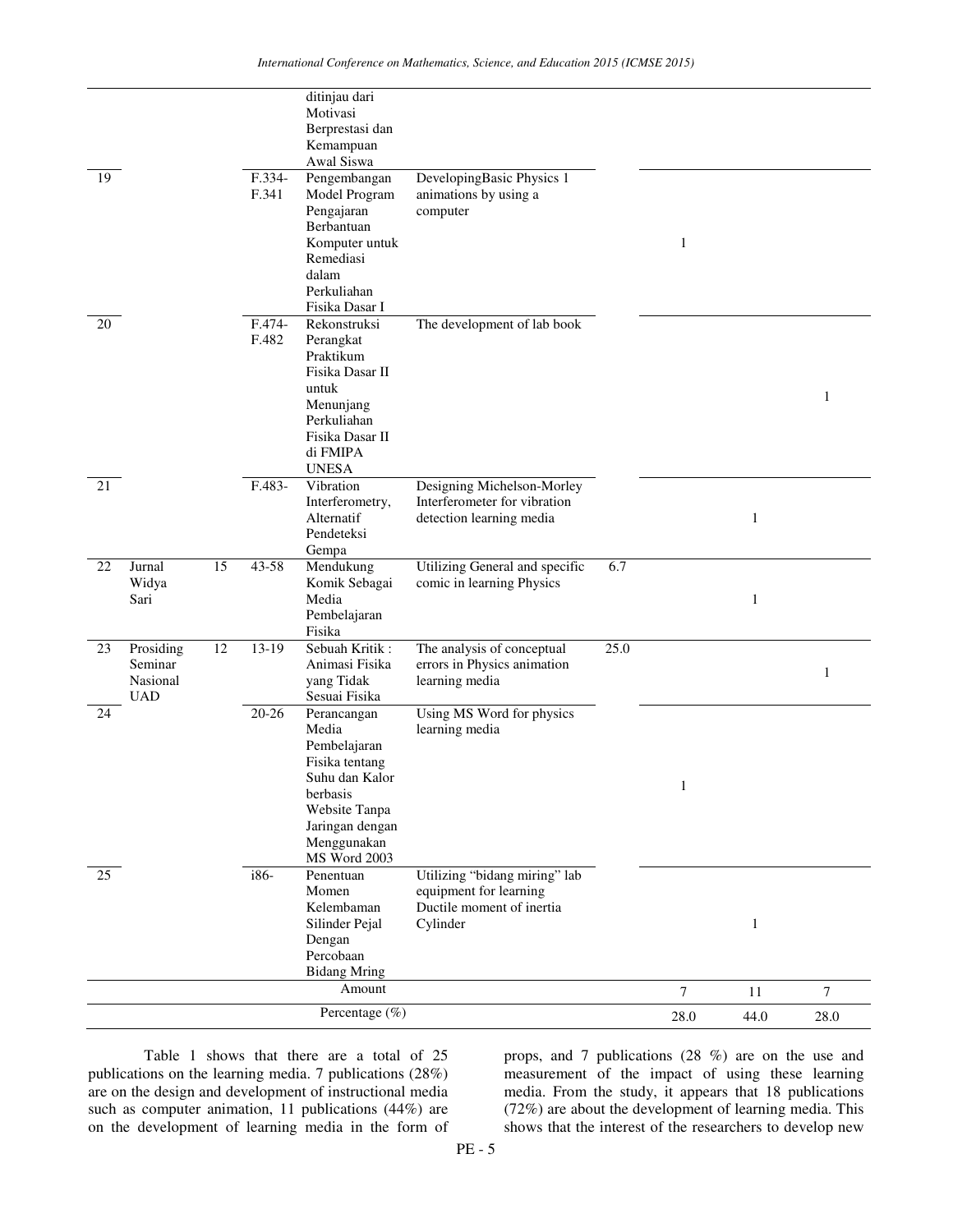learning media is still high. The high interest of these researchers in creating new learning media (about 30%) has not been studied further whether because of dissatisfaction with the existing learning media, not knowing that the intended media have actually been existed, or whether they think that the use of the existing instructional media developed by other people are less attractive to be used as research.

The details of the discussion of the results of the studies in Table based on product categories or usage are as follows:

1. Learning media in the form of animation products:

- a. computer-based physics leaerning media using animated comic that has been applied to the Physics learning at SMP levels (Andiyana and Muchlas, 2015)
- b. Atomic Physics animation for virtual laboratory (Swandi et.al., 2015)
- c. multimedia in Nursing Physics lectures (Asnawi, 2010)
- d. computer animation as virtual laboratory (Rohmadi, 2010)
- e. Physics using computer animation (Hardiati et al, 2010)
- f. Basic Physics 1 animations using computers (Jumadi, 2004)
- g. Using Microsoft Word for physics learning media (Setyadi and Oktova, 2008)
- 2. Learning media in the form of props products:
	- a. cameras and computers media to study the motion of falling objects with and without air resistance (Jarawae et.al, 2015)
	- b. Using OHP for demonstrating magnetic field lines, demonstrating the use of calipers, vernier scale reading Nonius term, the ripple tank; Balance arm for a demonstration tool compressive force to the top of archimedes, experimental device determines the density of solids, experimental device determines the density of the liquid, experimental device determines the repulsion of two electric current carrying straight wire; Airpump Melde aquarium for tool vibration; Laser Pointer for experiments determine the refractive index of the liquid; Digital stopwatch for the timekeeper free fall motion and motion of objects on the incline; Cars / trains toys for timer ticker tape drive level junior high school students (Purwanto, 2009)
	- c. matrix board panels and matrix board component for basic electronics practicum (Supriono, 2009)
	- d. U pipes from used Energy Saving Lamps (SL) for measuring the density of the liquid (Wahyudi, 2009)
	- e. Practicum equipments of parallel arrangement for the blinds (Astono, 2009).
- f. Science props for elementary school students (Latifah et al, 2010)
- g. Michelson-Morley interferometer as learning media for detecting vibration / quake (Kristiyanto, 2004)
- h. General and specific comic props in teaching Physics (Kusyanti and Kristiyanto, 2009)
- i. "Bidang miring" practicum equipment for learning the incline moment of inertia solid cylinder (Setyadi and Oktova, 2008)
- 3. the utilization of instructional media:
	- a. thought process indicators based on Piaget's theory to analyze the thought process in the use of instructional media (Kristiyanto et.al., 2015)
	- b. the effectiveness toward the increase of student motivation and absorption through the utilization of practicum tool and demonstration in the form of swing torque tool for material tune vibration, rotating seat for the material conservation of momentum, the wheels stemmed Electric Turn-Table for material rotating reference frame (Widiatmono and Partini, 2009)
	- c. the effectiveness of concept understanding through the use of props on magnets, coils, ammeters discussed with Sungsang's method (Kristiyanto, 2009)
	- d. the formulation signs Physics-based computer animation creation through Microsoft Visual Basic program (Kristiyanto, 2004)
	- e. the development of lab book through reconstruction of the equipments in basic physics II lab to support the lectures of Physics II (Suliyanah, 2004)
	- f. the analysis of conceptual errors in physics animation learning media (Kristiyanto, 2008)

Interesting things that can be drawn from this study is that some researchers have focused in developing learning media in the form of props and computer. These are in the forms of virtual labs and multimedia, and there are studies on conceptual errors in the circulating instructional media. Moreover, there is also a study on the use of OHP, which has been found appropriate for particular experiments. The results of those studies show that the topics on learning media are about 30%. Other papers show the development of learning physics test media and the effect of its application to the physics competence of students.

### **CONCLUSION**

The conclusion is that the research trend of physics is still on the development of learning media and its effect. There are 28% of research produce instructional media such as props, 44% in the form of computer animation, and 28% do not produce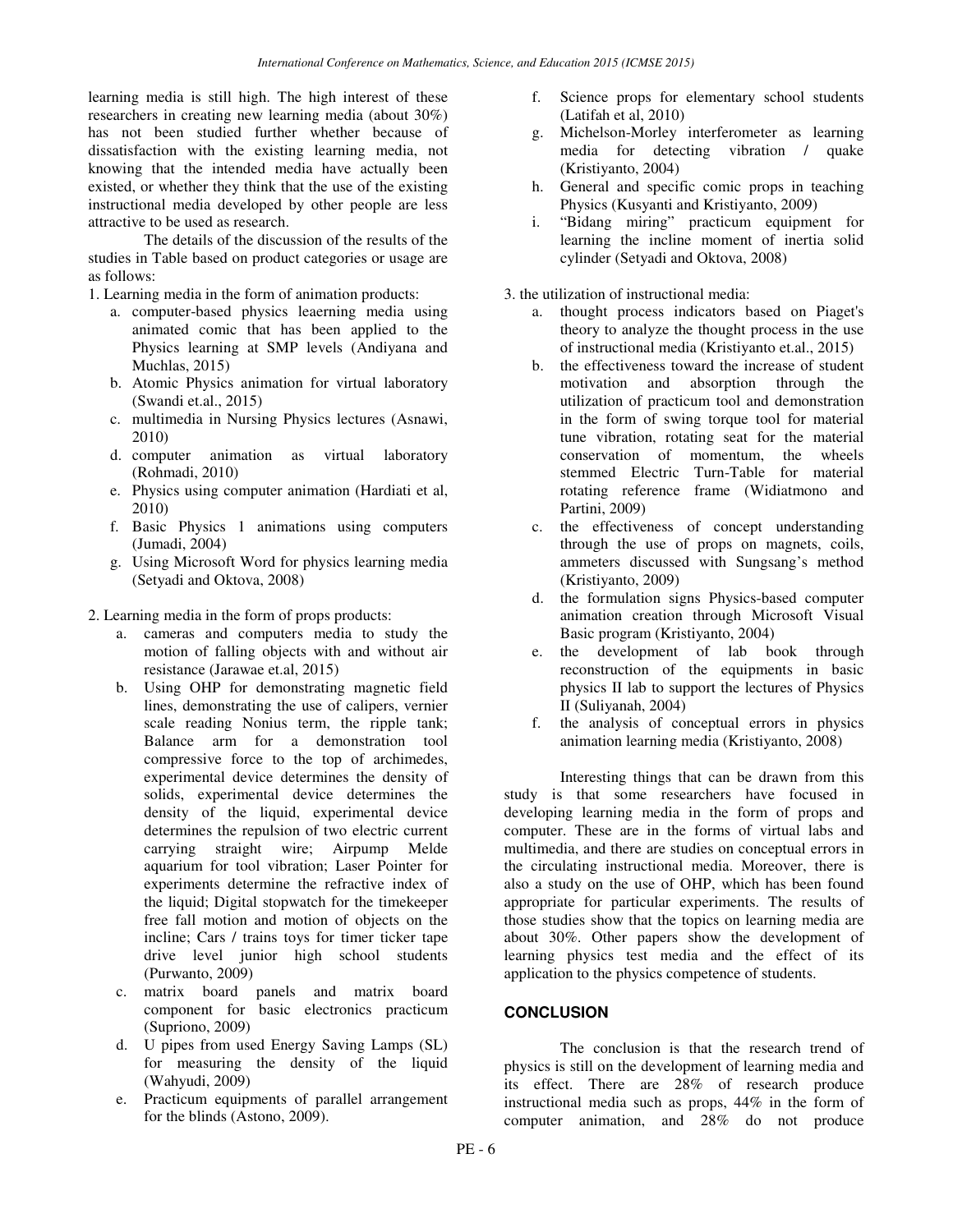instructional media but utilize existing instructional media. The suggestion is to support the development of the database of physics-specific learning media. In addition it may be interesting also for further research to investigate the reasons of the researchers to produce new instructional media that may already exist.

## **REFERENCES**

- Andiyana, Muchlas. 2015. *Pengembangan Media Pembelajaran Fisika Berbasis Komputer menggunakan Komik Animasi untuk Siswa SMP*. Yogyakarta : Prosiding Seminar ALFA IV Universitas Negeri Yogyakarta
- Asnawi. 2010. Peningkatan Kualitas Perkuliahan Fisika Keperawatan Melalui Model Pengajaran Langsung dengan Menggunakan Multimedia. Salatiga : Prosiding Seminar Nasional Sains dan Pendidikan Sains FSM Universitas Kristen Satya Wacana
- Astono, J. 2009. Kelayakan Percobaan Susunan Seri-Paralel Sumber Tegangan Listrik Batu Baterai berbasis Voice Equipment untuk Siswa Penyandang Tunanetra. Yogyakarta: Prosiding Seminar Nasional Penelitian, Pendidikan dan Penerapan MIPA FMIPA Universitas Negeri Yogyakarta
- Hardiati, N., Suparmi, Cari., Sunarno, W. 2004. Penggunaan Media Animasi Simulasi Komputer dan Modul LKS ditinjau dari Motivasi Berprestasi dan Kemampuan Awal Siswa. Yogyakarta : Prosiding Seminar Nasional Penelitian, Pendidikan dan Penerapan MIPA FMIPA Universitas Negeri Yogyakarta
- Jarawae, R., Reera, N., Bornoh, N. 2015. Analysis The Motion of Object Under The Gravitational Influence of The Earth. Yogyakarta : Proceeding of The 2nd International Conference on Research, Implementation and Education of Mathematics and Science Yogyakarta State University
- Jumadi. 2004. Pengembangan Model Program Pengajaran Berbantuan Komputer untuk Remediasi dalam Perkuliahan Fisika Dasar I. Yogyakarta : Prosiding Seminar Nasional Penelitian, Pendidikan dan Penerapan MIPA FMIPA Universitas Negeri Yogyakarta
- Kobi, A.A., Trihandaru, S. 2010. Pemanfaatan Kamera Digital dan Komputer sebagai Media Pembelajaran Ayunan Bandul Sederhana dan Ujicoba Keberhasilannya. Salatiga : Prosiding Seminar Nasional Sains dan Pendidikan Sains FSM Universitas Kristen Satya Wacana
- Kristiyanto, W.H. 2004a. Visual Basic dan Desain Animasi Fisika. Yogyakarta : Prosiding Seminar Nasional Penelitian, Pendidikan dan Penerapan MIPA FMIPA Universitas Negeri Yogyakarta.
- Kristiyanto, W.H. 2004b. Vibration Interferometry, Alternatif Pendeteksi Gempa. Yogyakarta : Penelitian, Pendidikan dan Penerapan MIPA FMIPA Universitas Negeri Yogyakarta
- Kristiyanto, W.H. 2008. Sebuah Kritik : Animasi Fisika yang Tidak Sesuai Fisika. Yogyakarta : Prosiding Seminar Nasional Fisika, Pembelajaran dan Aplikasinya Pascasarjana Universitas Ahmad Dahlan
- Kristiyanto, W.H. 2009. Penanaman Konsep Hukum Lenz berbasis Laboratorium melalui Metode Sungsang. Yogyakarta: Prosiding Seminar Nasional Penelitian, Pendidikan dan Penerapan MIPA FMIPA Universitas Negeri Yogyakarta
- Kristiyanto, W.H., Prabowo, Kardi, S. 2015. Theoritical Review : The Observation for Thinking Process by Piaget's Theory Through Media Learning Physics's Animation. Yogyakarta : Proceeding of The 2<sup>nd</sup> International Conference on Research, Implementation and Education of Mathematics and Science Yogyakarta State University
- Kusyanti, R.N.T. 2009. Pemahaman Konsep Siswa setelah Menggunakan Media Pembelajaran Animasi Fisika yang Tidak Sesuai Fisika. Yogyakarta: Prosiding Seminar Nasional Penelitian, Pendidikan dan Penerapan MIPA FMIPA Universitas Negeri Yogyakarta
- Kusyanti, R.N.T., Kristiyanto, W.H. 2009. Mendukung Komik Sebagai Media Pembelajaran Fisika. Salatiga: Jurnal Widya Sari
- Langtang, D., Kristiyanto, W.H. 2010. Pengembangan Alat Peraga Sederhana sebagai Media Pembelajaran Kontekstual topic Alarm Banjir dan Ujicoba Keberhasilannya. Salatiga : Prosiding Seminar Nasional Sains dan Pendidikan Sains FSM Universitas Kristen Satya Wacana
- Latifah, S., Fatmaryanti, S.D., Akhdinirwanto, R.W. 2010. Peningkatan Hasil Belajar IPA Menggunakan Media Alat Peraga Siswa Kelas V SD. Salatiga : Prosiding Seminar Nasional Sains dan Pendidikan Sains FSM Universitas Kristen Satya Wacana